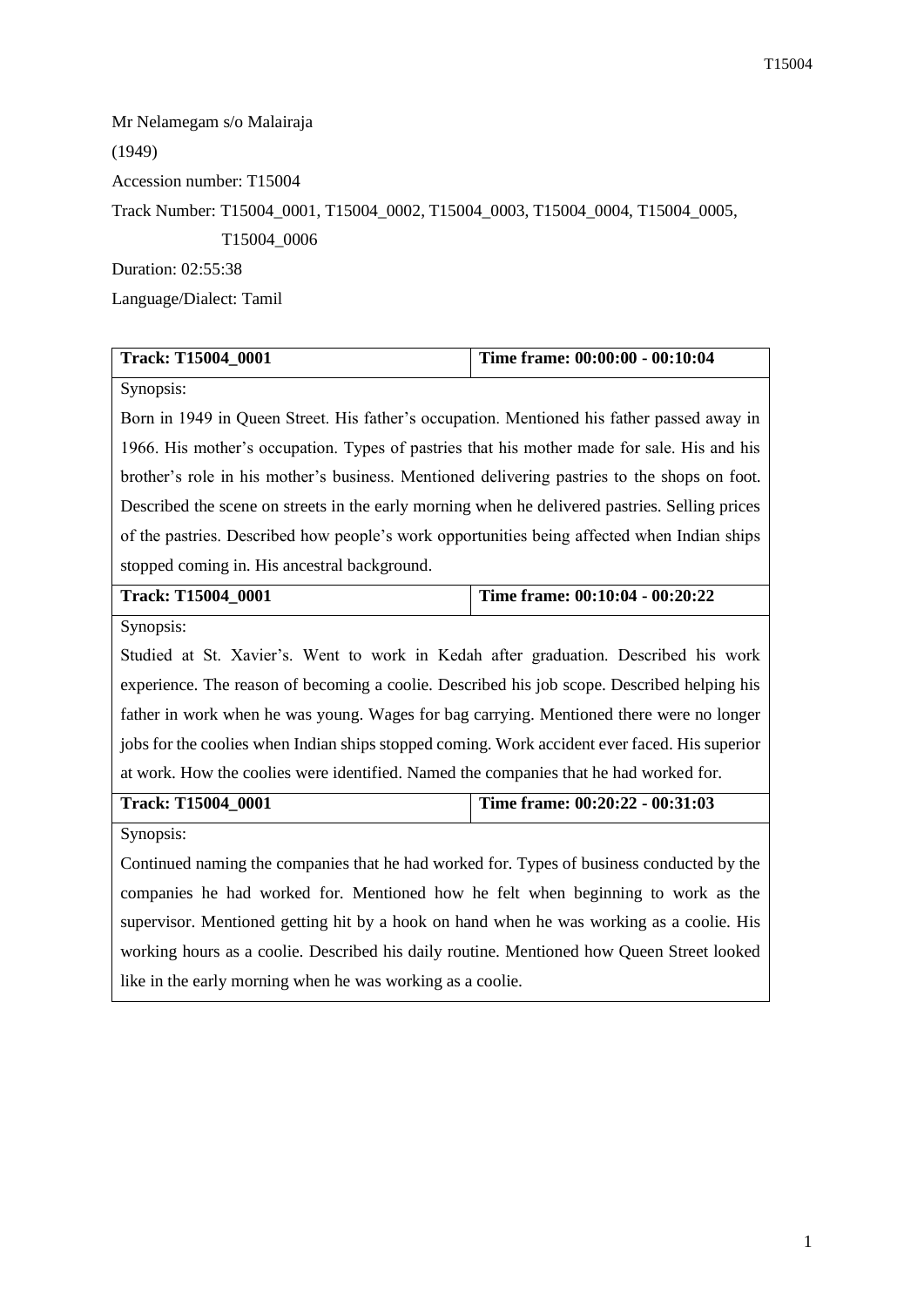| Track: T15004_0002                                                                                 | Time frame: 00:00:00 - 00:10:00 |  |
|----------------------------------------------------------------------------------------------------|---------------------------------|--|
| Synopsis:                                                                                          |                                 |  |
| Continued describing Queen Street in the early morning when he was working as a coolie.            |                                 |  |
| Location of the street lights in Queen Street. The coolie's wages. Described work procedure        |                                 |  |
| when the ship arrived. Described once a wood fell on his leg. Described the work procedure.        |                                 |  |
| Types of goods being carried and their weights. Described the work procedure.                      |                                 |  |
| Track: T15004_0002                                                                                 | Time frame: 00:10:00 - 00:20:07 |  |
| Synopsis:                                                                                          |                                 |  |
| Described how he would spend his rest time. How wages were calculated and given. Mentioned         |                                 |  |
| that supervisors would be given extra wages. Mentioned being attacked once by other coolies.       |                                 |  |
| Mentioned an accident happened at work that brought casualties. Explained how to determine         |                                 |  |
| if the bags were to be carried by Chinese or Indian coolies. Mentioned an accident happened        |                                 |  |
| at work.                                                                                           |                                 |  |
| Track: T15004_0002                                                                                 | Time frame: 00:20:07 - 00:31:03 |  |
| Synopsis:                                                                                          |                                 |  |
| Types of accident that could easily happened at work. What he liked about the job as a coolie.     |                                 |  |
| The frequency of ship arrival. Mentioned coolies' work shifts. How wages were calculated.          |                                 |  |
| How the coolies were notified about the coming of ships. Mentioned the work shifts. His other      |                                 |  |
| jobs other than goods carrying. His monthly wages. Described the onion basket.                     |                                 |  |
| Track: T15004_0003                                                                                 | Time frame: 00:00:00 - 00:10:07 |  |
| Synopsis:                                                                                          |                                 |  |
| Explained that wages were given depending on the type of goods, weights and destinations.          |                                 |  |
| His working hours. Explained his current fish hooking job. Places for loading and unloading        |                                 |  |
| of goods. Mentioned being assigned to the weighing and recording job. His wages for the            |                                 |  |
| weighing job. Weighing tool used. Mentioned that the wages for the hooking job would be            |                                 |  |
| divided equally amongst workers.                                                                   |                                 |  |
| Track: T15004_0003                                                                                 | Time frame: 00:10:07 - 00:20:01 |  |
| Synopsis:                                                                                          |                                 |  |
| How he managed the time to work for different jobs in a day. Mentioned that the wages for the      |                                 |  |
| hooking job were divided equally amongst workers. The reason of being scolded sometimes.           |                                 |  |
| How he reacted when being scolded. Described the handling of torn gunny bags. Sewing tools         |                                 |  |
| used to sew torn gunny bags. Described a place called "7 <sup>th</sup> Junction" (Simpang Lelong). |                                 |  |
| Mentioned coolies' drinking habits in the past. Mentioned taverns' operating hours.                |                                 |  |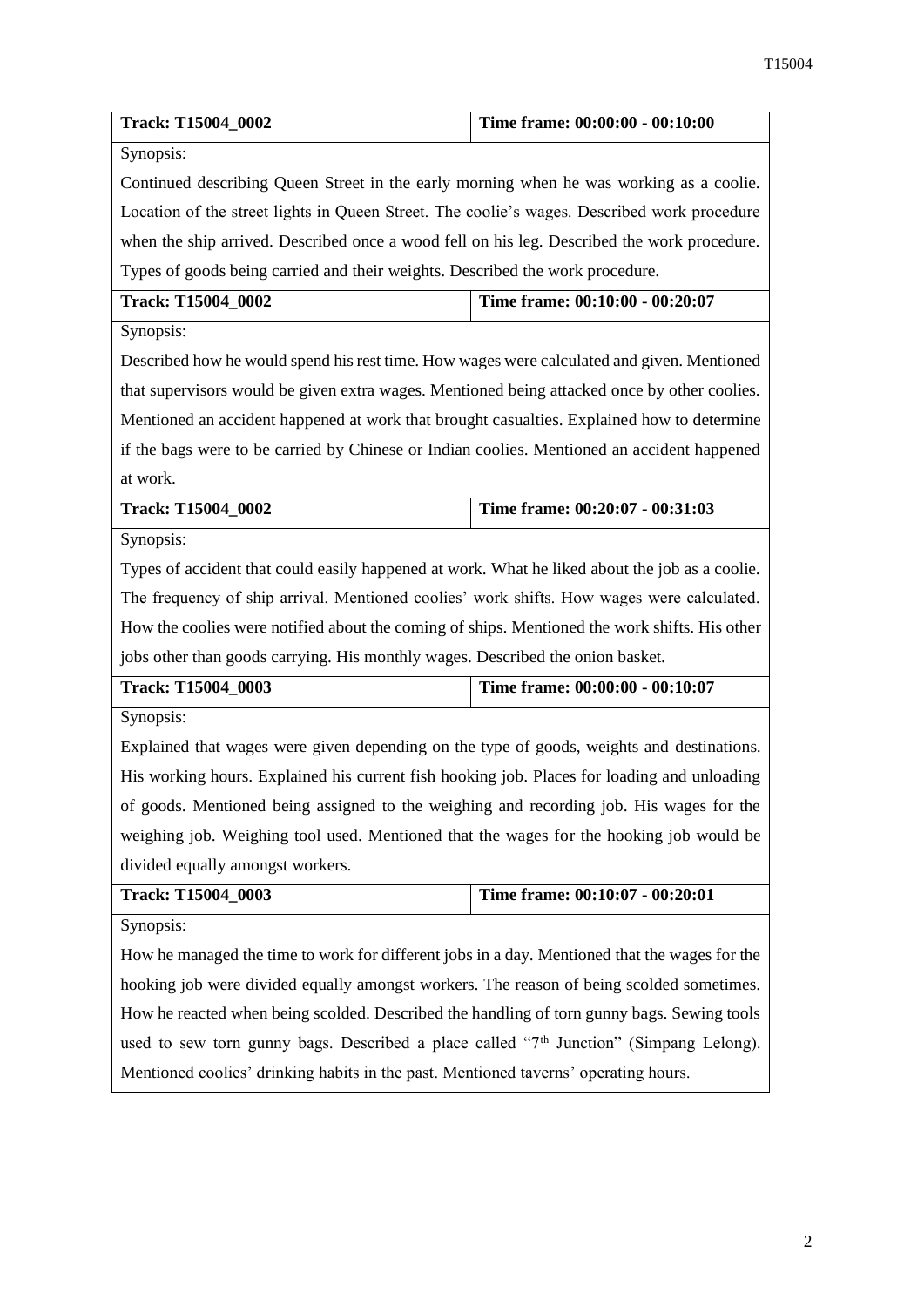| Track: T15004_0004                                                                               | Time frame: 00:00:00 - 00:10:31 |  |
|--------------------------------------------------------------------------------------------------|---------------------------------|--|
| Synopsis:                                                                                        |                                 |  |
| Became a supervisor (kangani) at a later time. How he obtained the job in 1969. How did his      |                                 |  |
| father pass away. The family's reaction to his father's passing. How they managed the family     |                                 |  |
| income after his father passed away. The ship he worked on as a supervisor. How he felt in the   |                                 |  |
| beginning of the work. Shops that he worked at. Differences between the job as a coolie and      |                                 |  |
| as a supervisor. Described his work in calculating wages. Highest salary he could get working    |                                 |  |
| as a coolie or as a supervisor. Working hours as a supervisor. How did he inform coolies about   |                                 |  |
| availability of work.                                                                            |                                 |  |
| Track: T15004_0004                                                                               | Time frame: 00:10:31 - 00:20:12 |  |
| Synopsis:                                                                                        |                                 |  |
| How he wore to work. His working hours. Described distribution of work in the workplace.         |                                 |  |
| Described the calculation of wages. Mentioned a work accident that happened to his colleague     |                                 |  |
| when he was still working as a coolie. Compensation for the injured workers.                     |                                 |  |
|                                                                                                  |                                 |  |
| Track: T15004_0004                                                                               | Time frame: 00:20:12 - 00:34:57 |  |
| Synopsis:                                                                                        |                                 |  |
| How he felt as a supervisor when workers were injured. Examples of work accident that            |                                 |  |
| occurred. Described sending injured workers to the hospital. What would make him happy as        |                                 |  |
| a supervisor. Described a work accident in which six workers passed away due to exposure of      |                                 |  |
| chemical spray. Precaution taken after the accident. The way to inspect if the hatch was safe to |                                 |  |
| work. Described other workers' feelings after the accident. Mentioned the ship was closed        |                                 |  |
| down two months after the accident in 1976. Described his daily routine. How he lost his job     |                                 |  |
| when Penang was declared as a free port.                                                         |                                 |  |
| Track: T15004_0005                                                                               | Time frame: 00:00:00 - 00:10:00 |  |
| Synopsis:                                                                                        |                                 |  |
| Mentioned having to work at the Weld Quay Workers Union (which later became the Penang           |                                 |  |
| Port Workers Union). Purpose of the kavadi dancing by port workers during Deepavali. Person      |                                 |  |

of families staying in the Queen Street house. How he felt when needed to share toilet with many others. Building materials of the house. Described the situation in the house in day time and at night.